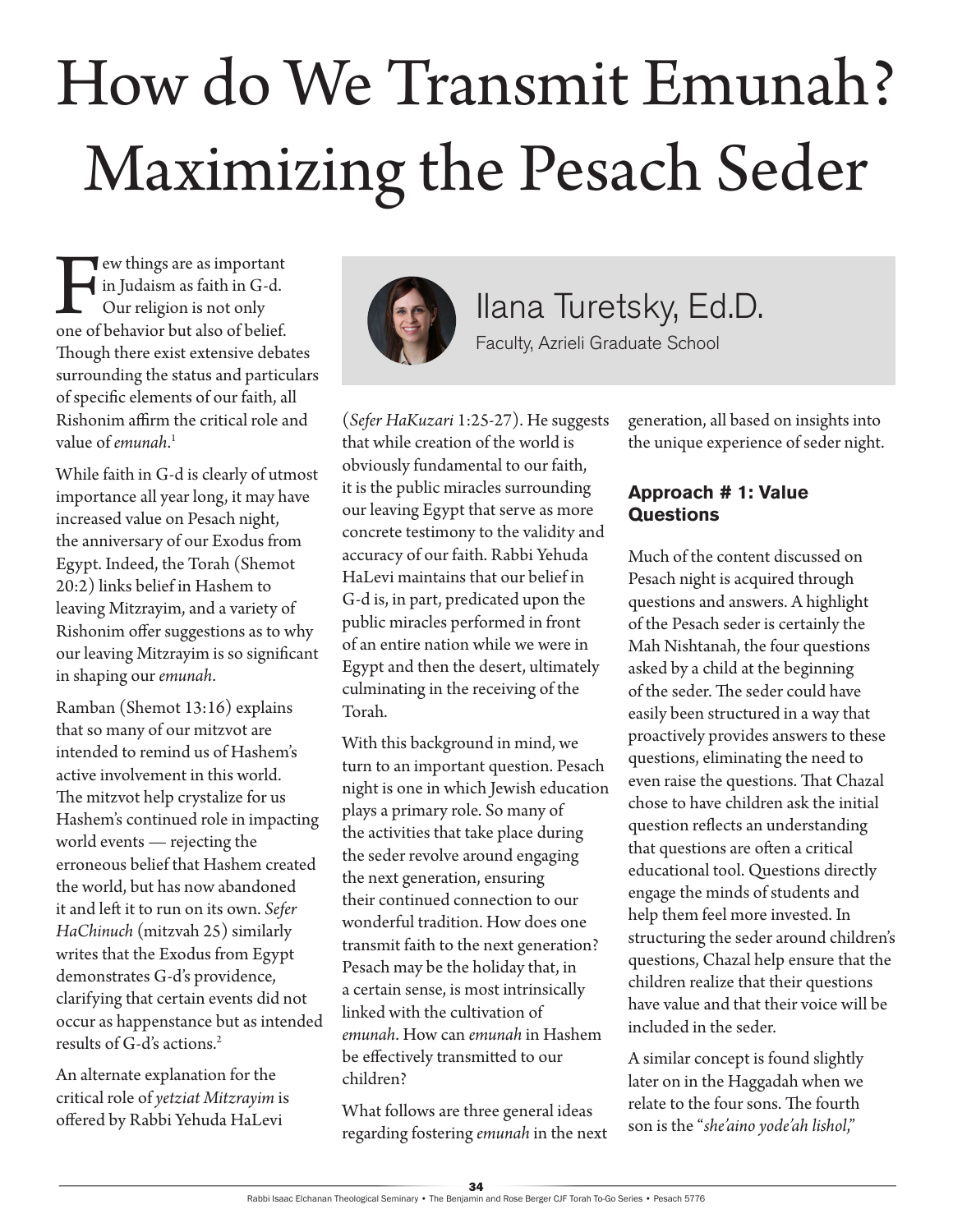the son unable to even ask his own question. Our response is very telling. We do not satisfy ourselves by merely informing him of the most critical facts relevant to *yetziat Mitzrayim*, offering a crash course to ensure that he has acquired, at minimum, the basic pieces of information. Instead, we are told "*at petach lo*," that our responsibility toward him is to open him up. We are instructed to do our best to engage him and make him an active learner, to ensure that he, too, is seeking, questioning, and uncovering to the best of his ability.

Indeed, many elements of the Pesach night experience have the explicit goal of prompting the children to ask questions. Chazal (*Pesachim* 114) explain that we eat *karpas* at the beginning of the seder so that the children will ask about this unusual practice. According to R' Moshe Soloveitchik, the custom for certain people to wear a *kittel* at the seder is, likewise, for the sake of piquing the children's curiosity.

Both the explicit questions in the text of the Haggadah, as well as the practices that implicitly attempt to prompt the children to articulate questions, clearly point toward a very specific goal. During the night of Pesach, when we are trying to transmit our faith to the next generation, we are taught to make sure the children are active participants in exploring and understanding our traditions. When children's questions become a focal point of the seder, we convey our confidence that we are transmitting something of value, that we are not scared of a close examination of our tradition, and that we value and cherish our children's cognitive engagement in the religious sphere.

### **Approach # 2: Commitment and Behaviors**

Recent research on education has revealed a fascinating and possibly counterintuitive perspective on how beliefs are transmitted from parents to children. One might have expected that children's beliefs would likely correlate with those of their parents. Yet recent research<sup>3</sup> has shown that the relationship between parents' and children's beliefs is not that straightforward. Rather than beliefs being transmitted from parent to child in a linear fashion, children view their parents' behaviors and intuit their parents' beliefs based on the actions that they witness. It is those perceived parental beliefs that correlate most strongly with the creed of the children. In other words, the ultimate influence on the children's beliefs is *not* what the parents actually believe, but what children *perceive* their parents as believing based on parental actions. In essence, what best predicts the degree to which children internalize principles of faith is less what their parents believe, and more how their parents behave.

It is possible that this insight is reflected in the manner in which we structure the Pesach seder. True, a primary goal of the seder is to impart messages onto the next generation, to share with them our most cherished ideals and our collective history. Yet, the seder bears little resemblance to the typical classroom. We certainly impart information, and, as noted above, questions and answers are explored. However, many of the most impactful parts of the seder involve behaviors, rather than explicit statements of beliefs. From the eating of the matzah to the drinking of the four cups, much of the seder

involves adults performing mitzvot. We understand that to impart values to the next generation, more important than talking about faith is living faith; more fundamental than complex theological discussions may be the simple acts of careful ritual observance.

It is possible to extend this idea further. Rabbi Jonathan Sacks offers a beautiful and critically important insight into the observance of Pesach, one that highlights the specific form of behaviors found on Pesach and one that clarifies for us a common misconception about transmitting our tradition to the next generation:<sup>4</sup>

*Throughout a century of reflection on how to sustain Jewish identity in an open, secular society, the case has often been made that we need to make Judaism easier. Why make the barriers so high, the demands so steep, the laws so rigorous and demanding? So, one by one, the demands were lowered. Shabbat, kashrut and conversion were all made easier. As for the laws of taharat hamishpacha, in many circles outside Orthodoxy they fell into abeyance altogether. The assumption was that the less demanding Judaism is to keep, the more Jews will stay Jewish.*

*To show that this is a fallacy, I once asked a mixed group of observant and non-observant Jews to list the festivals in order of difficulty. Everyone agreed that Pesach was the hardest, Shavuot the easiest, and Sukkot somewhere in between. I then asked, which festivals are kept by the greatest number of Jews. Again, everyone agreed: Pesach was kept by most, Shavuot by the least, with Sukkot in between. There was a pause as the group slowly realised what it had just said. It was counterintuitive but undeniable: the harder a festival is, the more people will keep it. The proof is*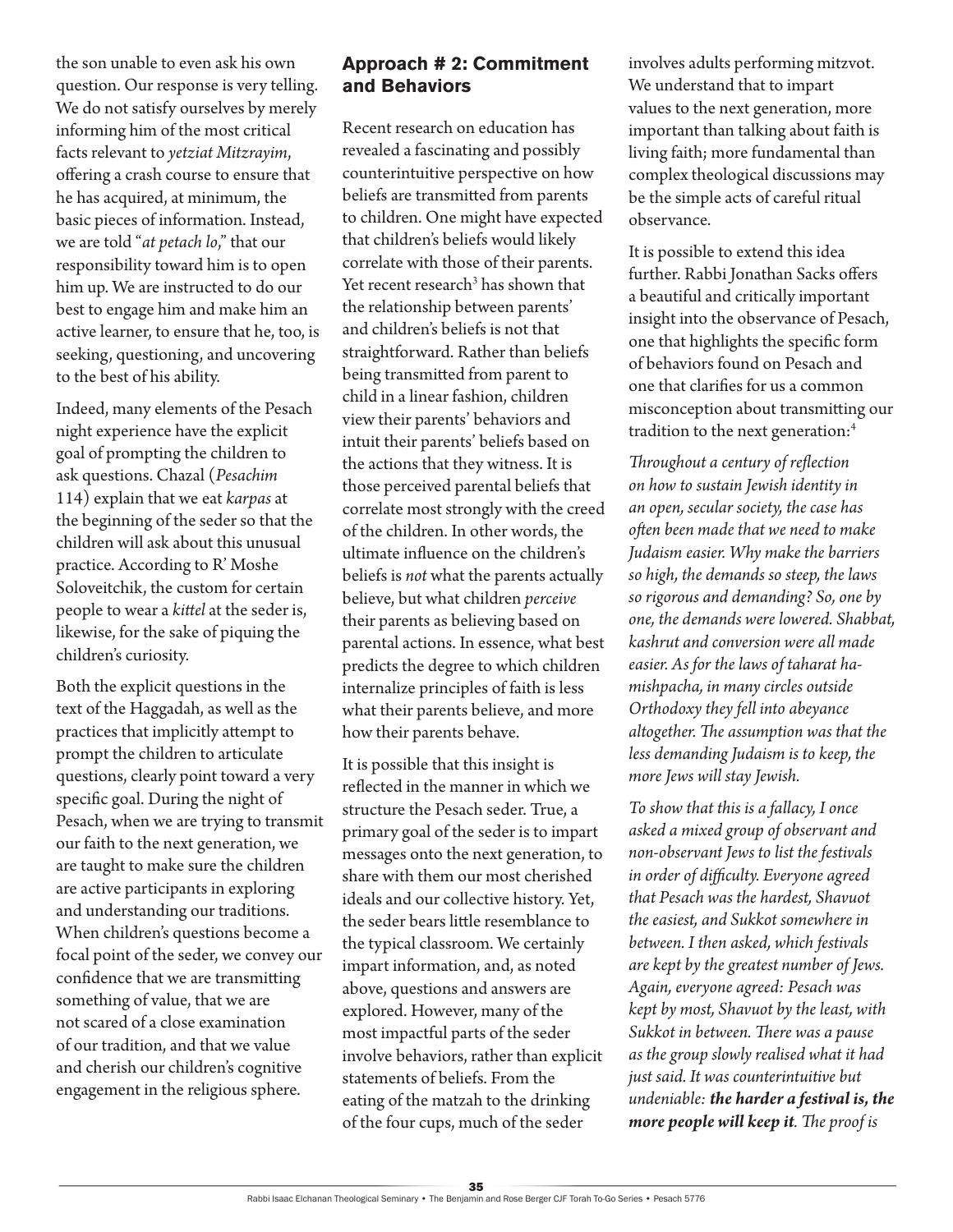#### *Yom Kippur, by far the most demanding day of all, and by far the best attended in synagogue.*

We do not try to ensure our beliefs are passed on to the next generation by lowering standards or by expecting less. Instead, we expose our children to the challenges of ritual observance, to the need to sacrifice for our tradition. Ultimately, it is those communities that have continued to be ambitious and meticulous in their mitzvah observance that have found more success in transmitting their religious values. Indeed, Ritva (*Sukkah* 2b) writes that the mitzvah of *chinuch*, of educating our children, demands that children perform mitzvot in a halachically acceptable way. We do not educate children by having them pretend to observe mitzvot, but by having them actually engage in proper and authentic mitzvah observance, modeling our uncompromising ambition with regard to mitzvah performance.

Pesach is a time when children not only witness their parents' ritual observance. They also see the commitment, the dedication, and at times, the challenges surrounding the observance of the holiday. However, perhaps our children's internalization of our system of belief happens because of, rather than in spite of, parents' ambitious and uncompromising commitment to the details of religious observance.

The first two approaches highlight different pathways for transmitting faith. The first addresses the role of questions, while the second speaks of exposure to figures who model commitment and high levels of observance.

Rav Aharon Lichtenstein, in his own unique way, relates to both of the aforementioned ideas in an important article about his own faith: $5$ 

*What I received from all my mentors, at home or in yeshiva, was the key to confronting life, particularly modern life, in all its complexity: the recognition that it was not so necessary to have all the answers as to learn to live with the questions. Regardless of what issues moral, theological, textual or historical — vexed me, I was confident that they had been raised by masters far sharper and wiser than myself; and if they had remained impregnably steadfast in their commitment, so should and could I. I intuited that, his categorical formulations and imperial certitude notwithstanding, Rav Hutner had surely confronted whatever questions occurred to me. Later, I felt virtually certain the Rav had, so that the depth and intensity of their service of G-d was doubly reassuring.*

The coupling of the willingness to confront questions, with the presence of positive, supportive, and honest role models who themselves exhibit unwavering commitment can play a critical role in empowering

We understand that to impart values to the next generation, more important than talking about faith is living faith; more fundamental than complex theological discussions may be the simple acts of careful ritual observance.

our children to feel confident and comfortable adopting the doctrines of our tradition.

## **Approach # 3: Build Relationships**

As noted above, exposure to parental beliefs can play an important role in the transmission of faith from one generation to the next. An additional component to the transmission of belief focuses less on questions and behavior, and more on emotional connectedness. Recent research has highlighted the critical role of warm and positive relationships between parents and children, specifically as it relates to transmission of values. When children perceive their relationship with their parents as warm and caring, their religious beliefs are more likely to be aligned with those of their parents (Barni, Ranieri, Scabini, Rosnati, 2011;<sup>6</sup> Okagaki & Bevis, 19997 ). Humans are social beings, and the role of the social context in the process of learning and development is quite significant. Though seemingly distinct from the cognitive realm, close relationships are incredibly effective vehicles for transmitting values and beliefs to others.

The Biblical requirement of korban Pesach, the sacrifice that is to be eaten on Pesach night, underscores this value. In general, two kinds of sacrifices exist. There are sacrifices